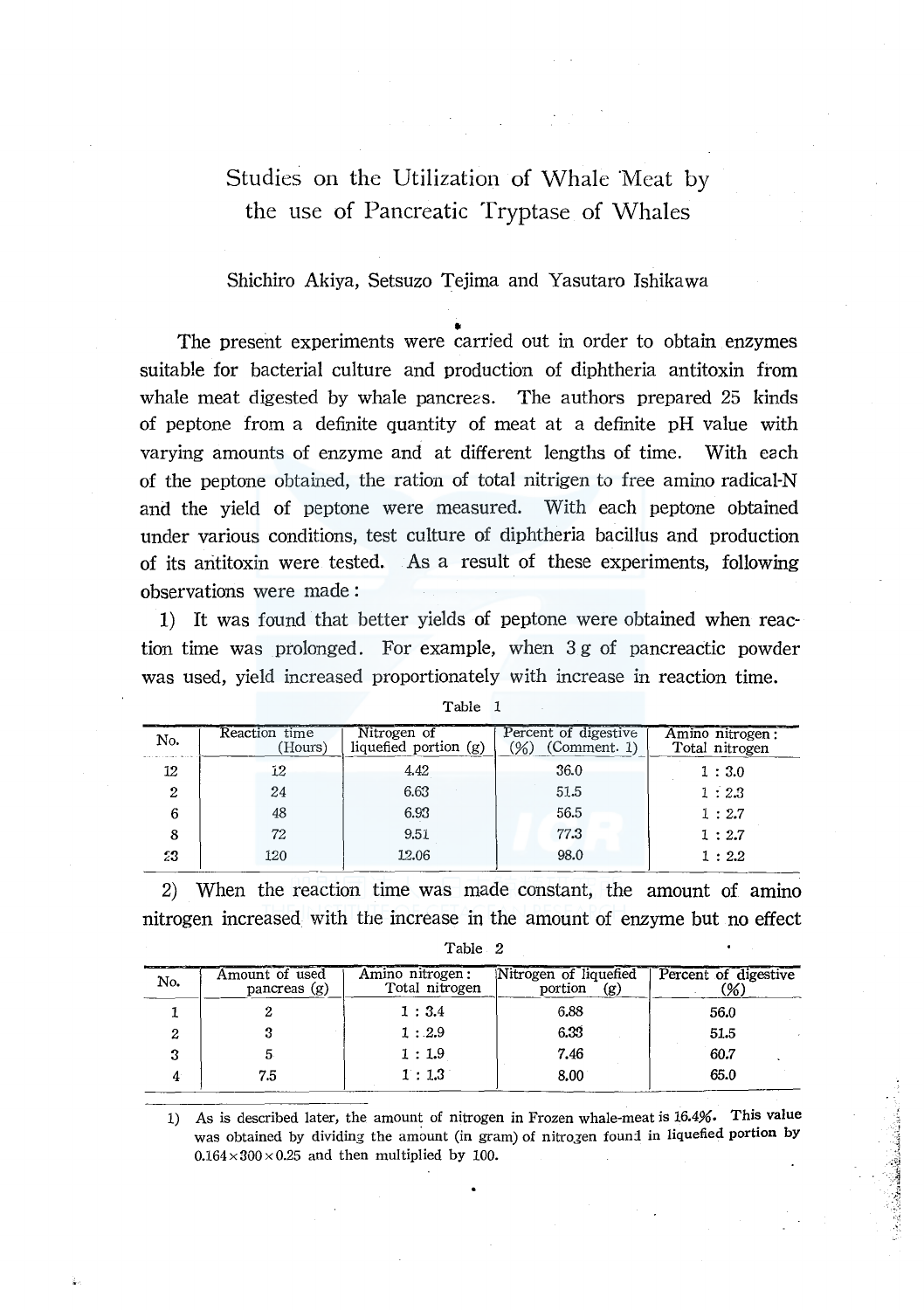was observed in the yield of peptone, as can be seen from the following graph where the reaction was limited to 24 hours.

3) Addition of duodenum powder amounting to about 1/3 the amount of panccreas powder results in the increase of 20% in the yield even when the length of reaction time is the same.

| No. | Amount of used<br>pancreas (g) | Amount of used<br>duodenum<br>(g) | Reaction time<br>(hours) | Yield<br>(g) |
|-----|--------------------------------|-----------------------------------|--------------------------|--------------|
| 13  |                                | $0.3\,$                           | 24                       | 35.5         |
| 24  |                                | 0.3                               | 24                       | 43.5         |
| 2   |                                | 1.7                               | 24                       | 44.0         |
| 25  |                                | 0.7                               | 24                       | 50.5         |
| 2   |                                | $1.0\,$                           | 24                       | 44.1         |
| 26  |                                | 1.0                               | 24                       | 55.0         |

Table, 3

4) As a result of experiments in diphtheria culture and production of antitoxin, under various, it was found that some of the peptone obtained by the authors were as good as the market products. It was also found that those suited to the production of antitoxin were those in which the ratio of total nitrogen to amino nitrogen was in the order of 3.9.1.

# EXPERIMENTAL

#### 1) Preparation of enzyme powder

Enzyme powder as described in the paragraph on 'Tryptase in a whale (baleanoptera borealis Lesson)' was used. This was prepared by drying whale pancreas with acetone and ether, grounding in mortar and putting through a sieve No. 5. Duodenum was also prepared in the same manner.

# 2) Perparation of whalemeat peptone

300 g of frozen whale-meat was chopped finely with a knife and put through a mincing machine. 530 cc water was added to this<sup>3</sup> and boiled<sup>33</sup> for 10 minutes. This was then cooled and placed in a thermotat at  $40^{\circ}$ C. pH value at this juncture is 5.6 which was corrected to pH 8.6 with suitable addition of caustic alkali. To this solution are added enzyme powder and a small amount of toluene as a preservative. This is then kept in a thermostat but for the first 6 hours, pH value must be corrected every 1 to 2

<sup>2)</sup> This amount of water was determined from the amount of water (75%) found in frozen whale-meat as described later, Calculation:  $300 \times 0.25 \times 10 - 300 \times 0.75 = 530$ .

<sup>3)</sup> pH values were determined with the test papers T. B., B. T. B., and C. R. of Tokyo Roshi Co.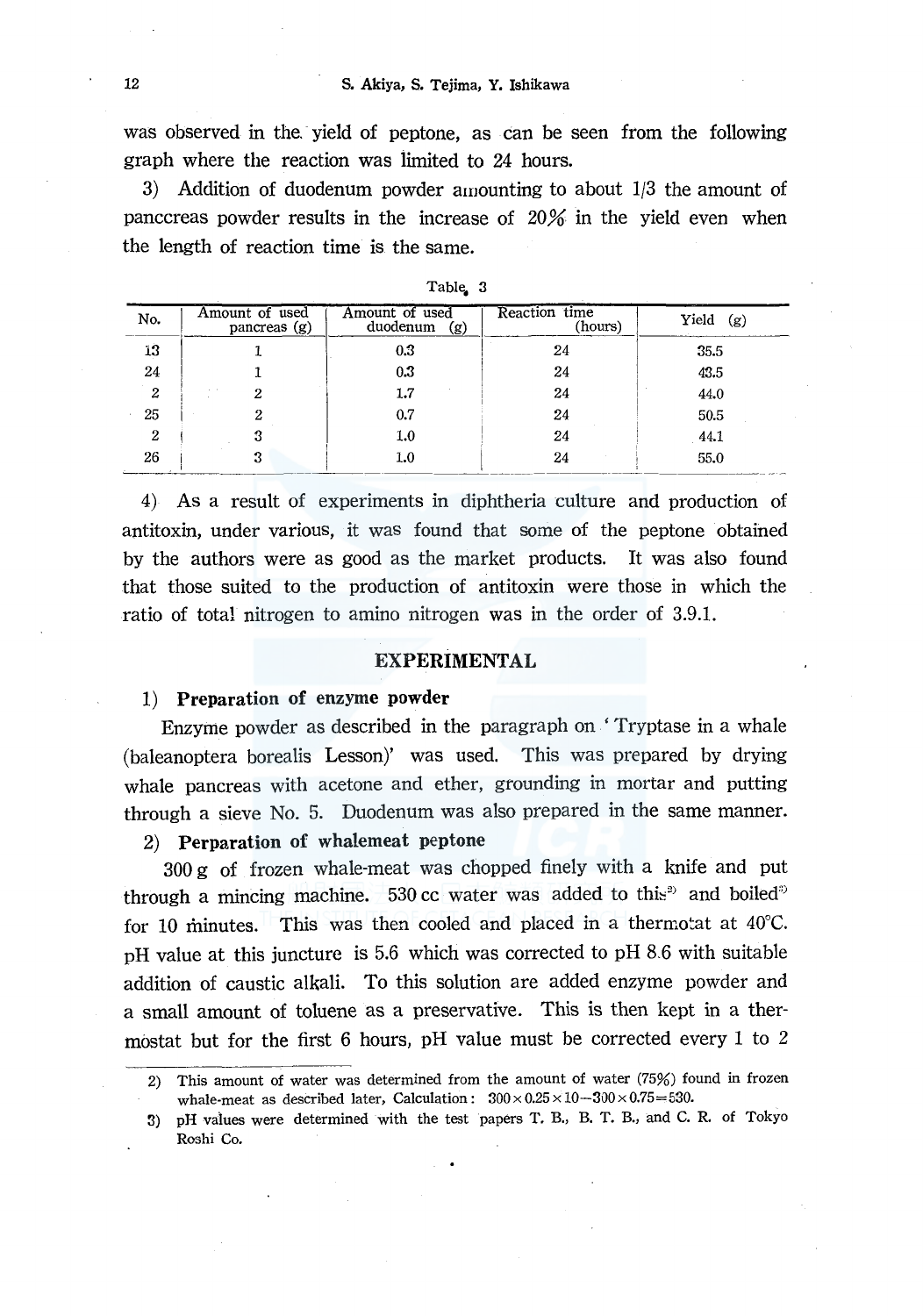Studies on the Utilization of Whale meat by the use of Pancreatic Tryptase of Whales 13

hours because pH values tend to shift to acidic range at first. For instance, if enzyme powder is added to a solution of pH 8.6, it will shift to pH 7 after 90 minutes. After 6 hours from the time of the addition of enzyme powder,  $pH$  values do not vary greatly, so that  $pH$  values are determined only in 4 to 6 hours. By this correction, pH value is value is mainted at 8.6.<sup>4</sup> After a lapse of definite time, the solution is taken out of the thermostat, boiled for 10 minutes to break the enzyme, pH corrected to 4.7 with hydrochloric acid and filtered while hot through folded filter paper.<sup>5)</sup> The residue is washed once with 300 to 400 cc of hot water and and the washing is added to the filtrate. The amount of filter and the residue are weighed, 1 cc of which is taken to determine total nitrogen by Kjeldahl method and amino nitrogen by Van Slyke method. The filtrate is neutralized with sodium hydroxide and concentrated on a steam bath as much as possible to a paste. This paste is tentatively called whale-meat peptone. The time of reaction was varied at 12, 24, 48, 72 and 120 hours, and the amount of enzyme to  $1, 2, 3, 4, 5$  and  $7.5$  g. Tests were also made in which duodenum powder to the amount of 1/3 of pancreatic powder was added at the same time and another in which 5 g dried powder of 4th stomach was used in place of pancreatic powder.

# 3) Determination of the amount of water and total nitrogn in frozen whale-meat.

5 g Frozen whale-meat forced through the mincing machine was mixed with 5 g sand and held in a thermostat at  $110^{\circ}$ C until there was no change in weight. The loss in weight was taken as the amount of water contained in frozen meat.

Weight at the end of 22 hours  $1.2508 g$ 

Water  $\frac{\%}{6}$  = (5 - 1.2508 / 5 × 100 = 75.0 % (75.0 %)

The frozen whale-meat was dehydrated and degrease with acetone and ether, dried and the amount of toatl nitrogen determined by Kjeldahl method.

Sample 50 mg. N/10 H SO<sub>4</sub> 20 cc (F= 0.902), N/10 NaOH 13.87 cc (F= 1.000)  $N\% = 1.4(20 \times 0.982 - 13.78) \times 100/50 = 1.64\%$ 

<sup>4}</sup> pH values were determined by the test paper T. B., B. T. B., and C. R., of the Tokyo Roshi Co.

<sup>5)</sup> If filtration is performed while hot, filtration is rapid enough even at this pH value. Filtration cannot be done at alkaline state and even at pH 4.7 it becomes diffecult if allowed to cool.